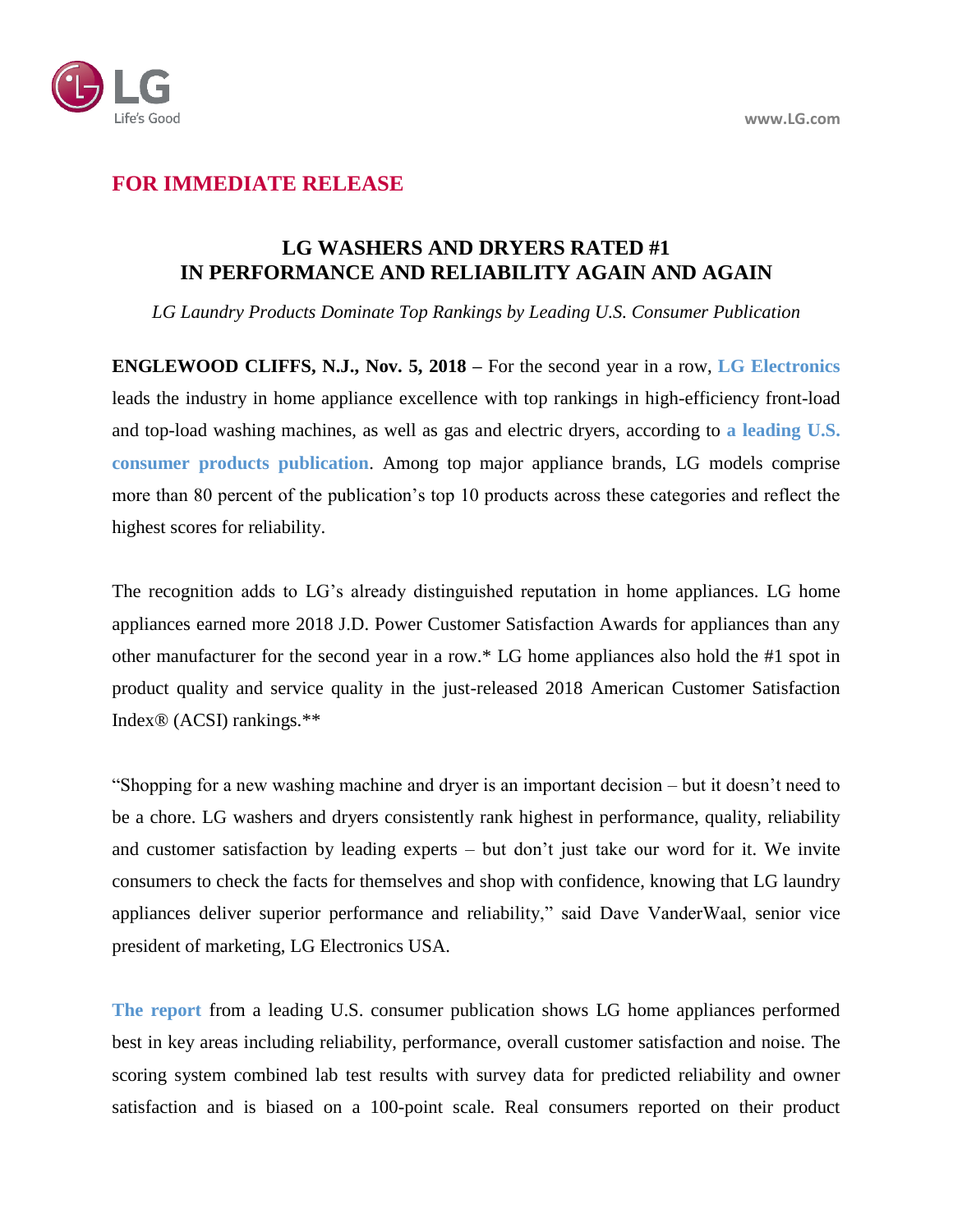

experiences over the last 10 years, and the consumer magazine estimated the likelihood that newly purchased models from a given brand, not under a service contract, will break within five years.

LG's "Ultimate Laundry Room" lineup continues to lead the industry in home appliance excellence. All LG washers and dryers are ENERGY STAR® certified, meaning they deliver energy efficiency without sacrificing performance or style. LG also has the most washing machines in the industry designated as "ENERGY STAR Most Efficient 2018."

To learn more about LG laundry appliances, visit **[www.lg.com/](https://www.lg.com/us/laundry)laundry**.

*\*J.D. Power ranked LG highest in 2018 customer satisfaction with top-mount freezer refrigerators four years in a row, with top-load washers and free-standing ranges for two years in a row and with side-by-side refrigerators for the first time. LG received the highest numerical score in the respective segments of the J.D. Power 2018 Laundry and Kitchen Appliance Satisfaction Study, based on 18,215 (kitchen) and 8,629 (laundry) total responses, measuring customer opinions about their new appliance purchased in the previous 12 months, surveyed March-April 2018. Your experiences may vary. Visit jdpower.com.*

*\*\*According to the 2018 American Customer Satisfaction Index (ACSI) survey of customers rating their household appliance manufacturers. The American Customer Satisfaction Index (ACSI) is the only national cross-industry measure of customer satisfaction in the United States. Each year, the ACSI uses data from interviews with roughly 250,000 customers as inputs to an econometric model for analyzing customer satisfaction with more than 380 companies in 46 industries and 10 economic sectors. To learn more about the American Customer Satisfaction Index, visit www.theacsi.org*

###

*"LG" and the LG logo are trademarks of LG Corp. Other company and product names may be trademarks of their respective owners.*

## **About LG Electronics USA**

LG Electronics USA, Inc., based in Englewood Cliffs, N.J., is the North American subsidiary of LG Electronics, Inc., a \$55 billion global innovator in technology and manufacturing. In the United States, LG sells a wide range of innovative home appliances, home entertainment products, mobile phones, commercial displays, air conditioning systems, solar energy solutions and vehicle components. The "Life's Good" marketing theme encompasses how LG is dedicated to people's happiness by exceeding expectations today and tomorrow. LG is a 2018 ENERGY STAR<sup>®</sup> Partner of the Year-Sustained Excellence. [www.LG.com.](http://www.lg.com/)

*Media Contacts:*

LG Electronics USA Taryn Brucia 201 816 2187